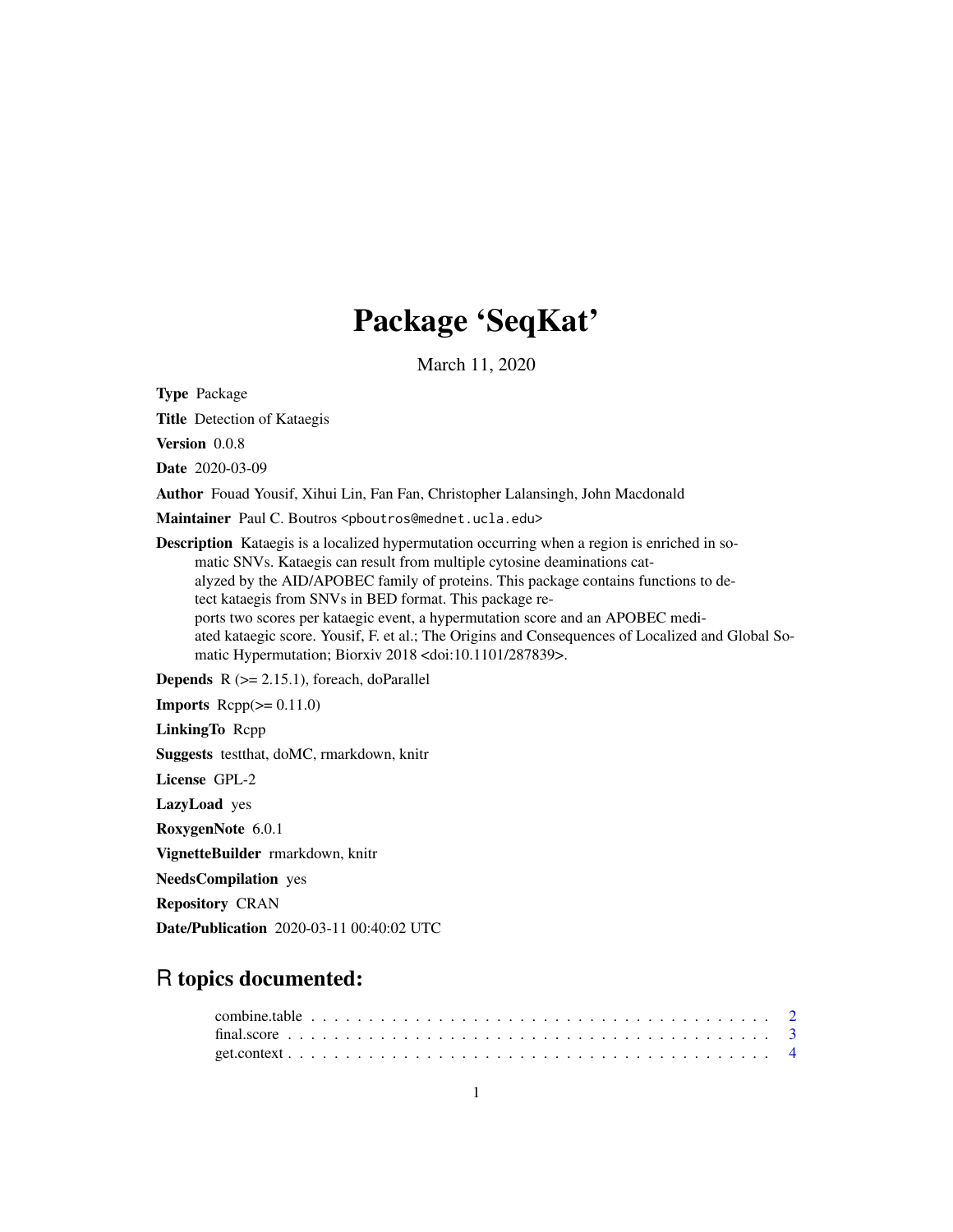#### <span id="page-1-0"></span>2 combine.table

combine.table *Combine Table*

#### Description

Merges overlapped windows to identify genomic boundaries of kataegic events. This function also assigns hypermuation and kataegic score for combined windows

#### Usage

combine.table(test.table, somatic, mutdistance, segnum, output.name)

#### Arguments

| test.table  | Data frame of kataegis test scores                                                                                                      |
|-------------|-----------------------------------------------------------------------------------------------------------------------------------------|
| somatic     | Data frame of somatic variants                                                                                                          |
| mutdistance | The maximum intermutational distance allowed for SNVs to be grouped in the<br>same kataegic event. Recommended value: 3.2               |
| segnum      | Minimum mutation count. The minimum number of mutations required within<br>a cluster to be identified as kataegic. Recommended value: 4 |
| output.name | Name of the generated output directory.                                                                                                 |

#### Author(s)

Fouad Yousif Fan Fan

```
load(
paste0(
path.package("SeqKat"),
"/extdata/test/somatic.rda"
)
);
load(
```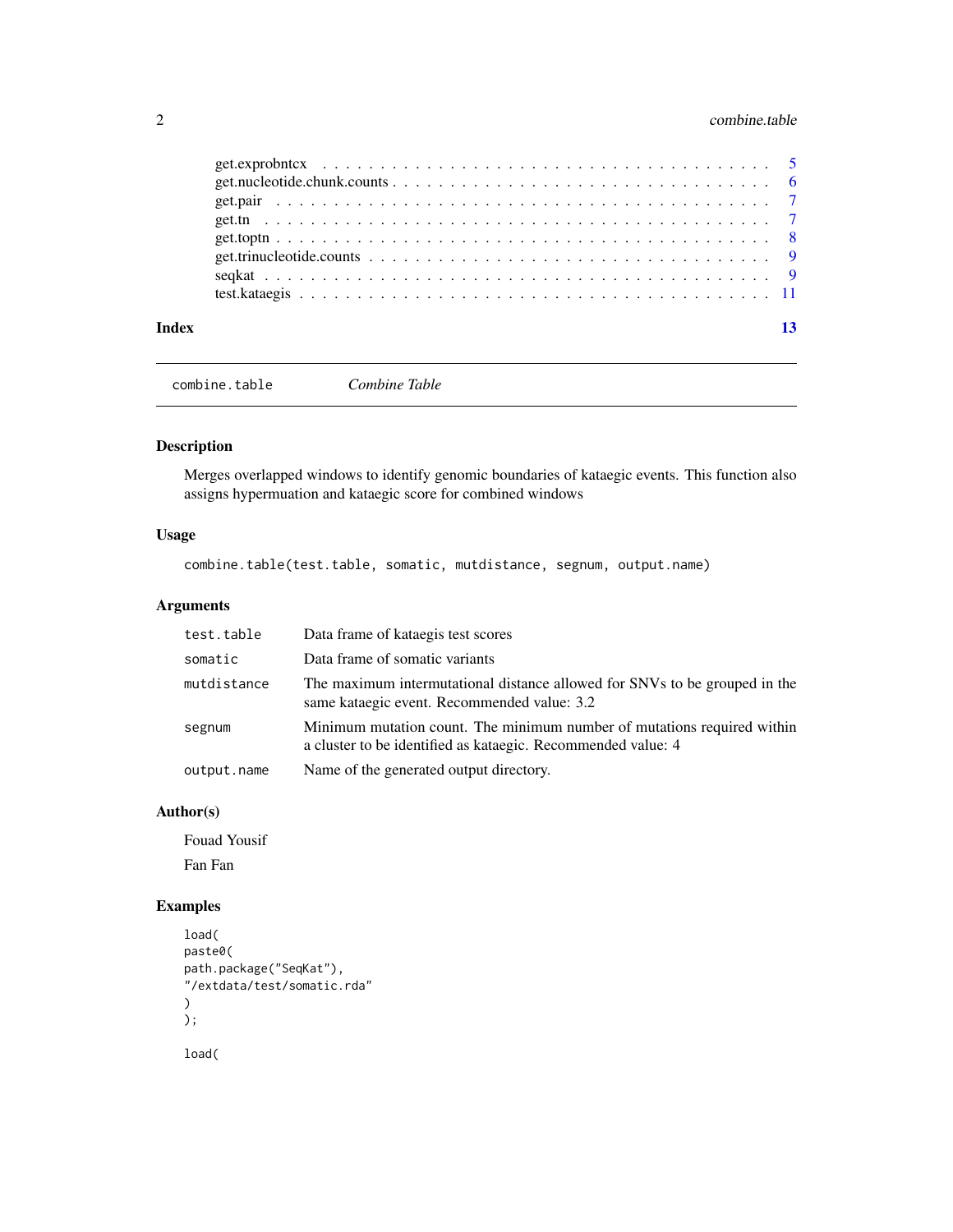#### <span id="page-2-0"></span>final.score 3

```
paste0(
path.package("SeqKat"),
"/extdata/test/final.score.rda"
\mathcal{L});
combine.table(
final.score,
somatic,
3.2,
4,
tempdir()
);
```
final.score *Final Score*

#### Description

Assigns hypermutation score (hm.score) and kataegic score (k.score)

#### Usage

final.score(test.table, cutoff, somatic, output.name)

#### Arguments

| test.table  | Data frame of kataegis test scores                                                                                                                                                                                         |
|-------------|----------------------------------------------------------------------------------------------------------------------------------------------------------------------------------------------------------------------------|
| cutoff      | The minimum hypermutation score used to classify the windows in the sliding<br>binomial test as significant windows. The score is calculated per window as<br>follows: -log10(binomial test p-value). Recommended value: 5 |
| somatic     | Data frame of somatic variants                                                                                                                                                                                             |
| output.name | Name of the generated output directory.                                                                                                                                                                                    |

#### Author(s)

Fan Fan Fouad Yousif

```
load(
paste0(
path.package("SeqKat"),
"/extdata/test/somatic.rda"
\mathcal{L});
```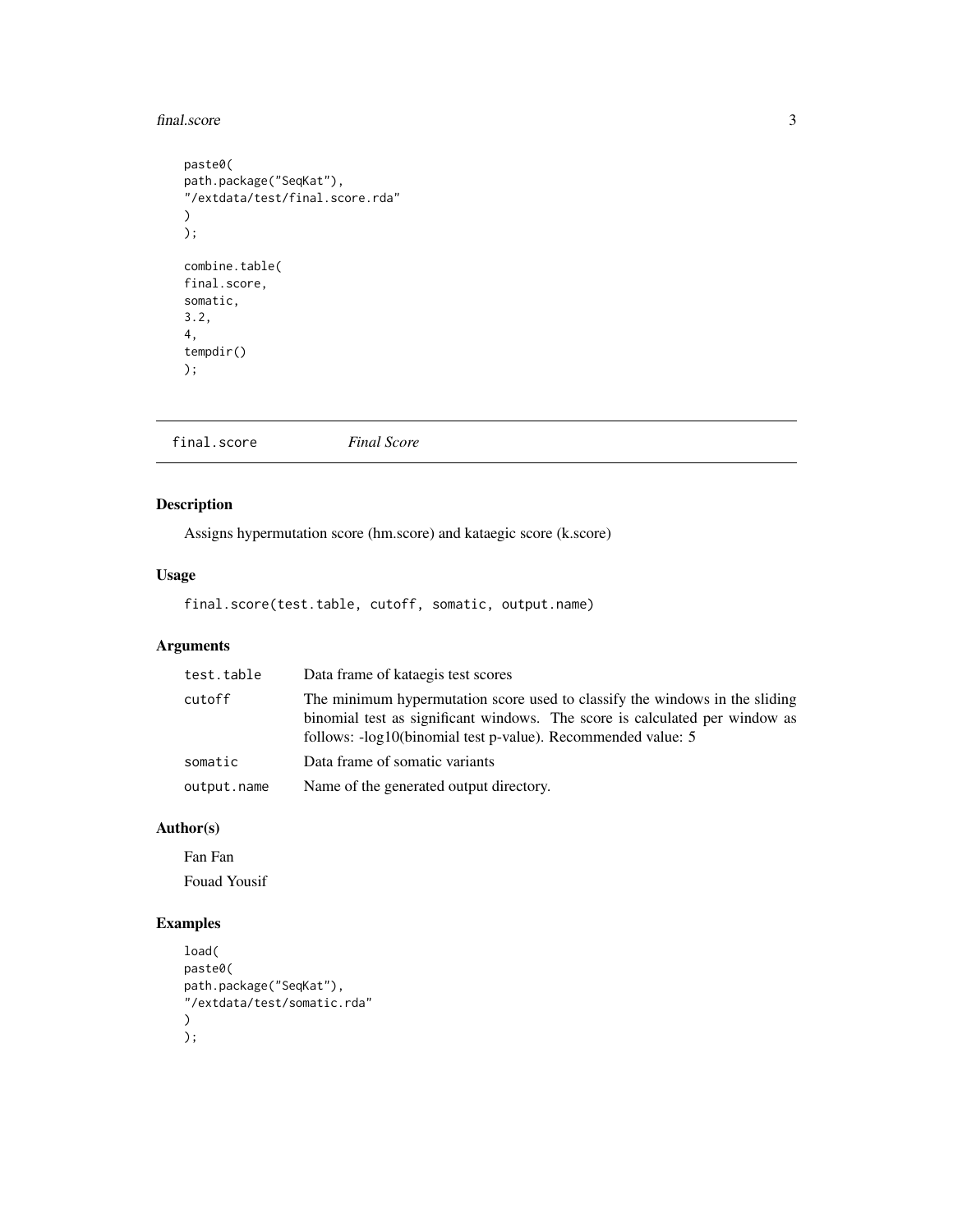#### <span id="page-3-0"></span>4 get.context

```
load(
paste0(
path.package("SeqKat"),
"/extdata/test/test.table.rda"
)
);
final.score(
test.table,
5,
somatic,
tempdir()
);
```

| get.context | <b>Get Context</b> |  |
|-------------|--------------------|--|
|-------------|--------------------|--|

#### Description

Gets the 5' and 3' neighboring bases to the mutated base

#### Usage

get.context(file, start)

### Arguments

| file  | Reference files directory         |
|-------|-----------------------------------|
| start | The position of the mutation gene |

#### Value

The trinucleotide context.

#### Author(s)

Fouad Yousif

Fan Fan

```
example.ref.dir <- paste0(
path.package("SeqKat"),
"/extdata/test/ref/"
);
get.context(file.path(example.ref.dir, 'chr4.fa'), c(1582933, 1611781))
```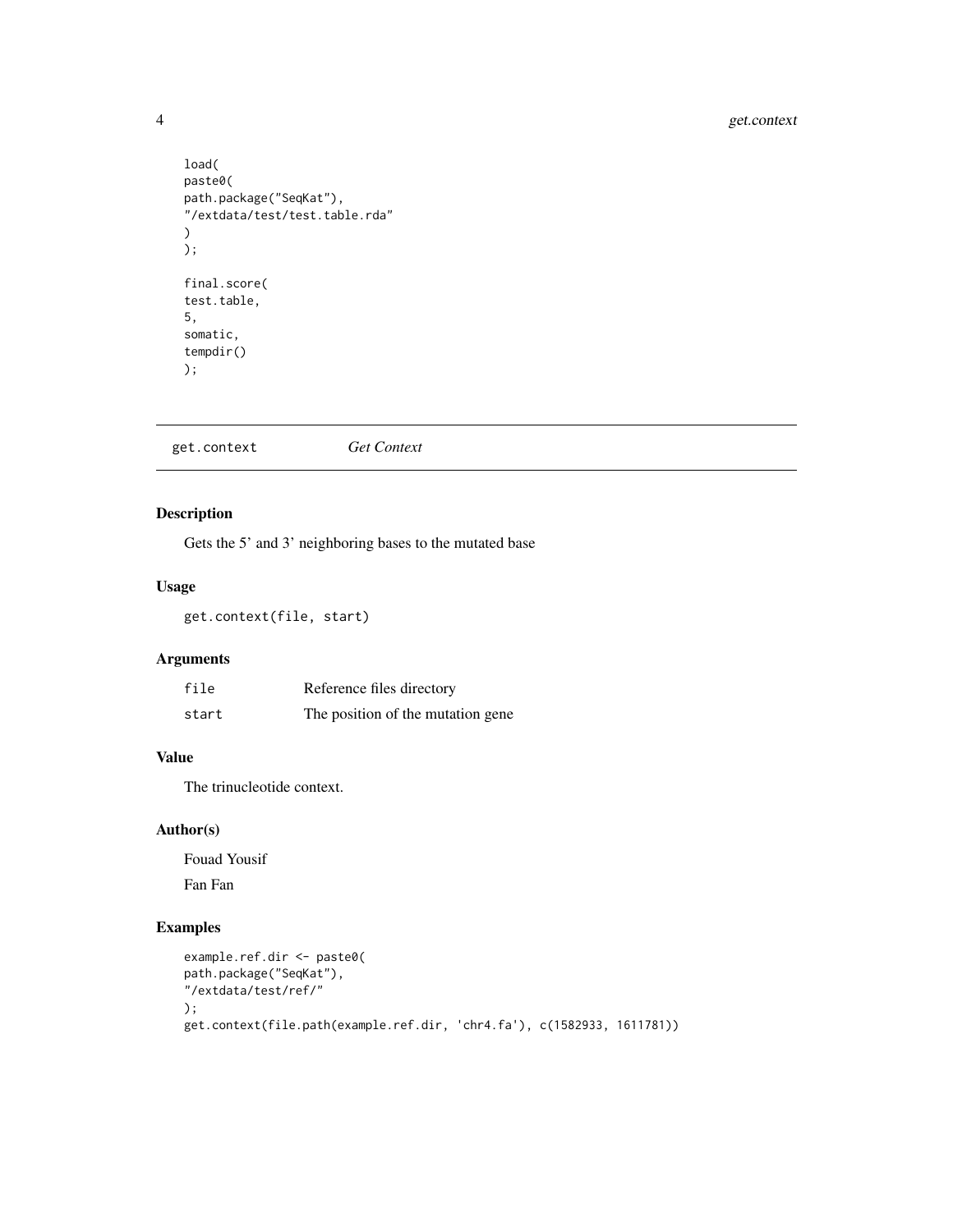<span id="page-4-0"></span>get.exprobntcx *get.exprobntcx*

#### Description

Gets the expected probability for each trinucleotide and total number of tcx

#### Usage

get.exprobntcx(somatic, ref.dir, trinucleotide.count.file)

#### Arguments

| somatic                  | Data frame of somatic variants                                                                                                                                                              |
|--------------------------|---------------------------------------------------------------------------------------------------------------------------------------------------------------------------------------------|
| ref.dir                  | Path to a directory containing the reference genome.                                                                                                                                        |
| trinucleotide.count.file |                                                                                                                                                                                             |
|                          | A tab seprarated file containing a count of all trinucleotides present in the refer-<br>ence genome. This can be generated with the get.trinucleotide.counts() function<br>in this package. |

#### Author(s)

Fan Fan

Fouad Yousif

```
load(
paste0(
path.package("SeqKat"),
"/extdata/test/somatic.rda"
)
);
trinucleotide.count.file <- paste0(
path.package("SeqKat"),
"/extdata/tn_count.txt"
);
example.ref.dir <- paste0(
path.package("SeqKat"),
"/extdata/test/ref/"
);
get.exprobntcx(somatic, example.ref.dir, trinucleotide.count.file)
```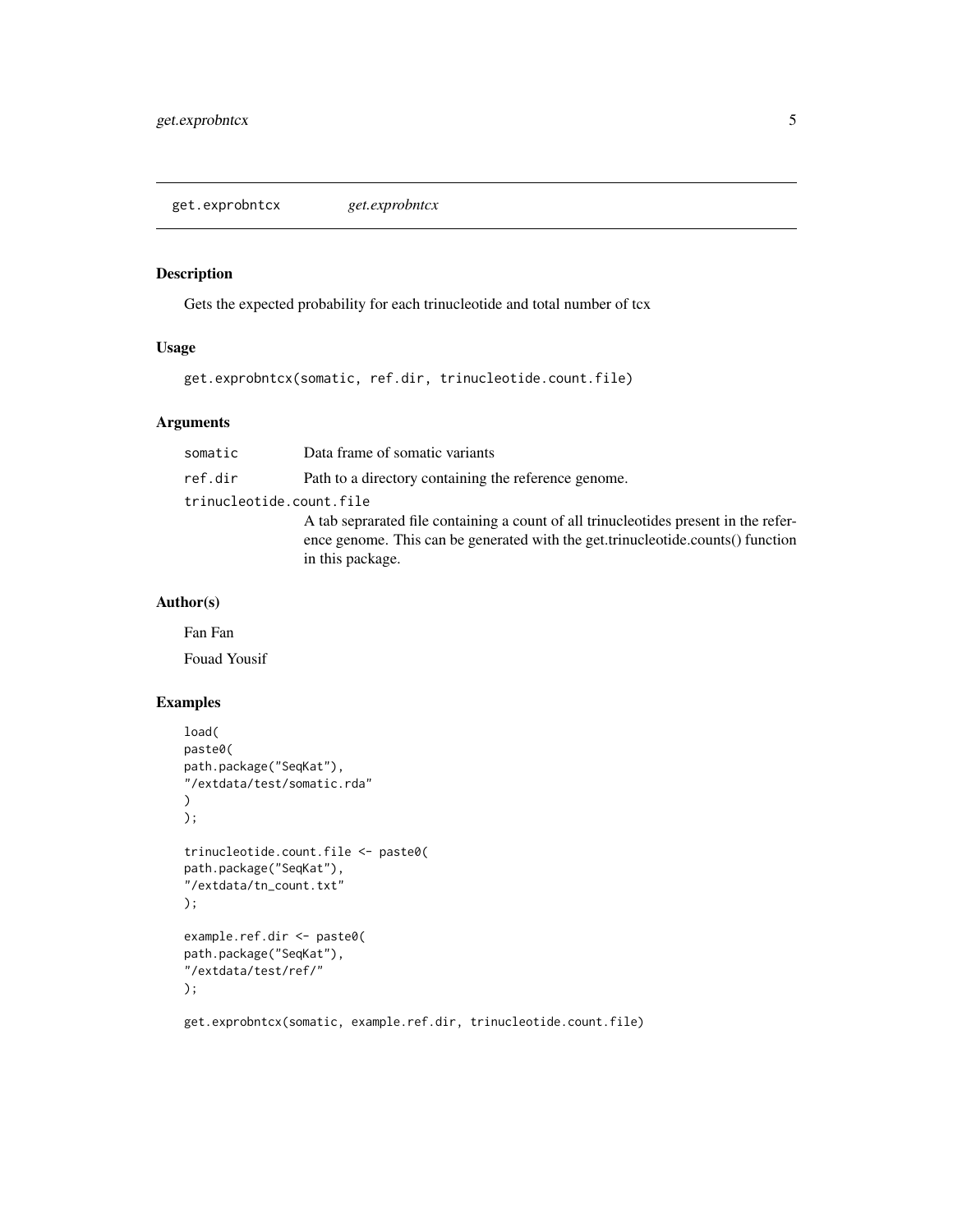<span id="page-5-0"></span>get.nucleotide.chunk.counts

*Get Nucleotide Chunk Counts*

#### Description

Obtain counts for all possible trinucleotides within a specified genomic region

#### Usage

```
get.nucleotide.chunk.counts(key, chr, upstream = 1, downstream = 1,
  start = 1, end = -1)
```
#### Arguments

| key        | List of specify trinucleotides to count |
|------------|-----------------------------------------|
| chr        | Chromosome                              |
| upstream   | Length upstream to read                 |
| downstream | Length downstream to read               |
| start      | Starting position                       |
| end        | Ending position                         |

#### Author(s)

Fouad Yousif

```
example.ref.dir <- paste0(
path.package("SeqKat"),
"/extdata/test/ref/"
);
bases.raw <- c('A','C','G','T','N');
tri.types.raw <- c(
outer(
c(outer(bases.raw, bases.raw, function(x, y) paste\theta(x,y))),
bases.raw, function(x, y) paste0(x,y))
);
tri.types.raw <- sort(tri.types.raw);
get.nucleotide.chunk.counts(
tri.types.raw,
file.path(example.ref.dir, 'chr4.fa'),
upstream = 1,
downstream = 1,
start = 1,
end = -1);
```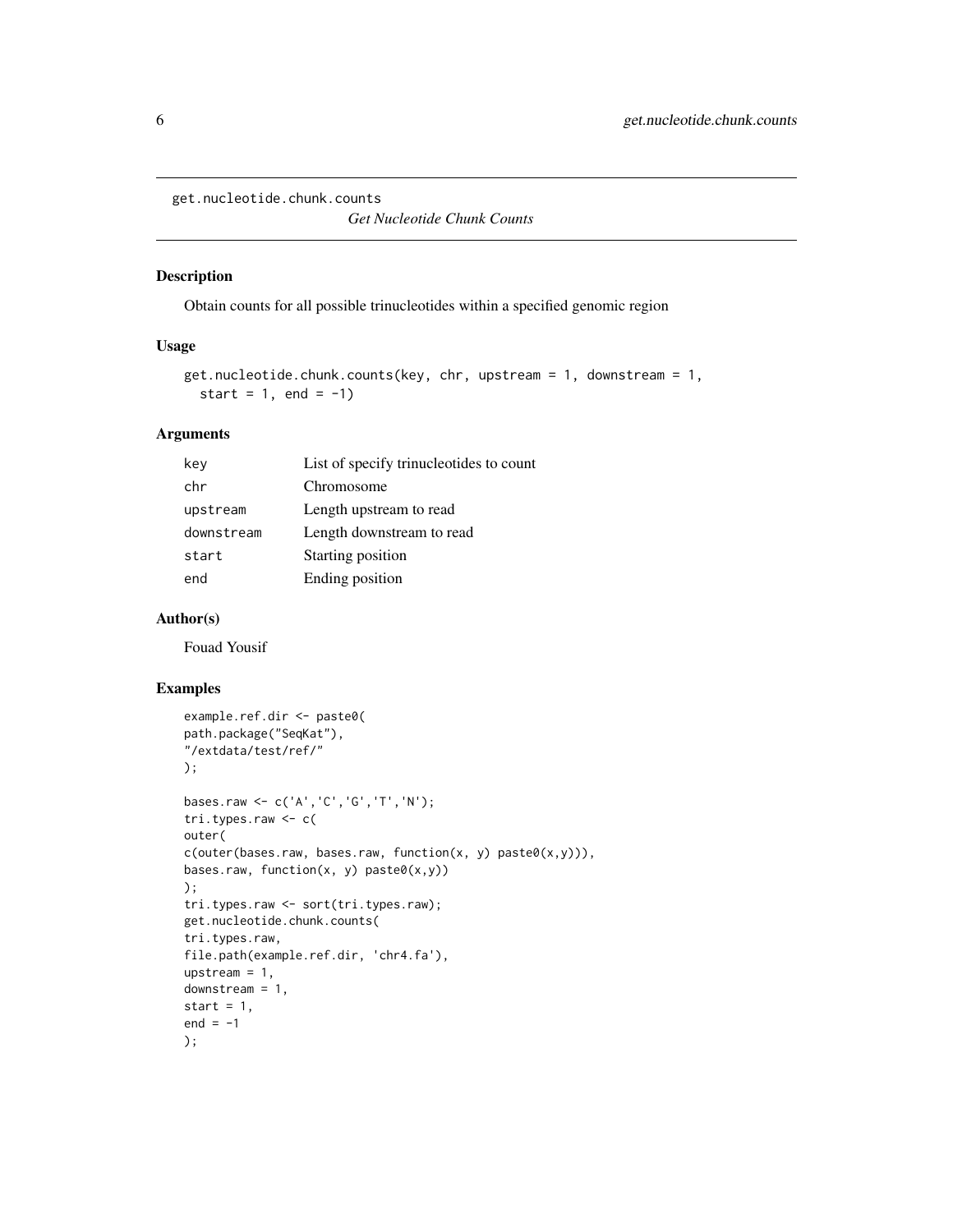<span id="page-6-0"></span>get.pair *Get Pair*

#### Description

Generates the reverse compliment of a nucleotide sequence

#### Usage

get.pair(x)

#### Arguments

x asdf

#### Details

Reverses and compliments the bases of the input string. Bases must be (A, C, G, T, or N).

#### Author(s)

Fouad Yousif

#### Examples

get.pair("GATTACA")

get.tn *Get Trinucleotides*

#### Description

Count the frequencies of 32 trinucleotide in a region respectively

#### Usage

```
get.tn(chr, start.bp, end.bp, ref.dir)
```
#### Arguments

| chr      | Chromosome                                           |
|----------|------------------------------------------------------|
| start.bp | Starting position                                    |
| end.bp   | Ending position                                      |
| ref.dir  | Path to a directory containing the reference genome. |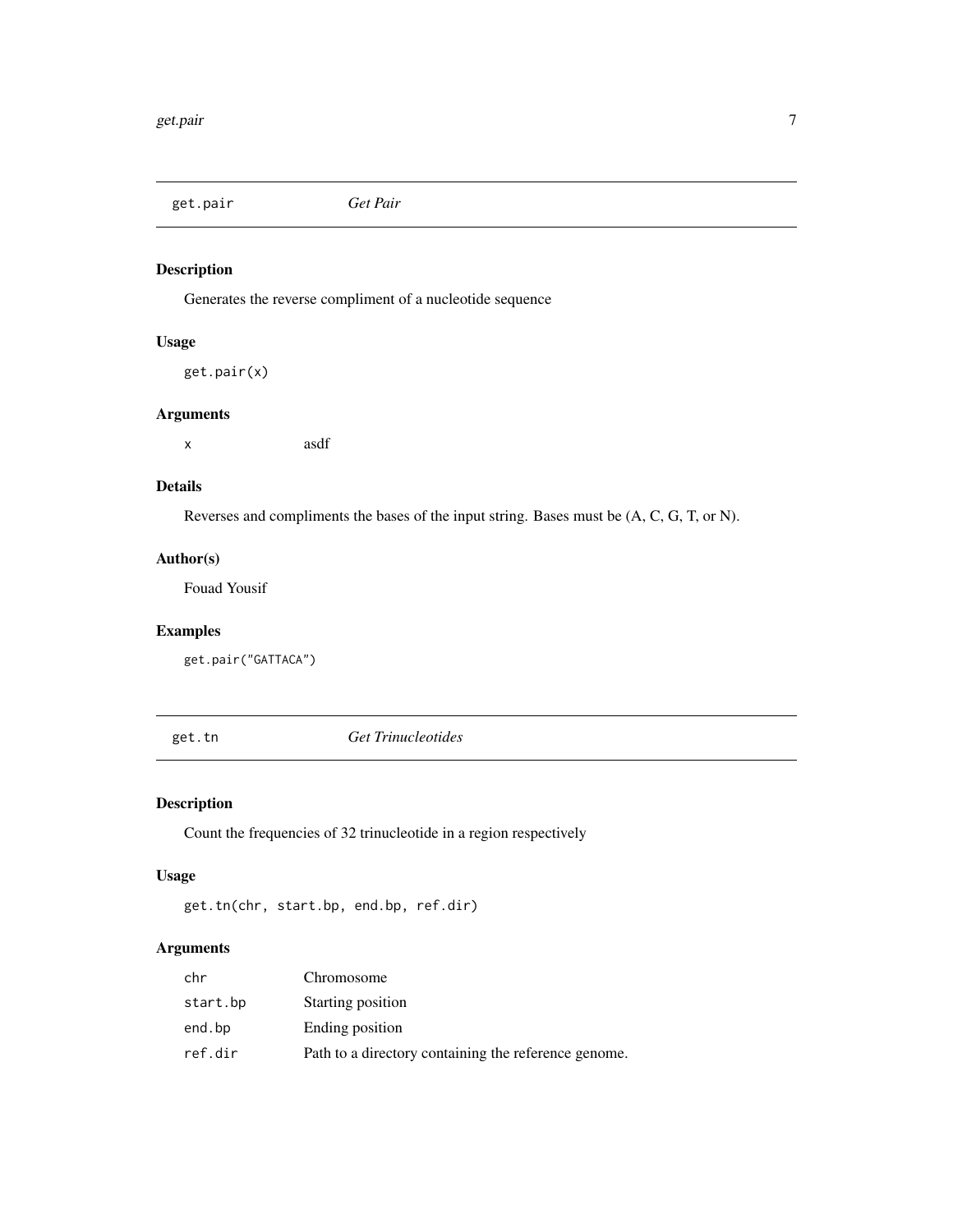#### 8 get.toptn

#### Author(s)

Fan Fan

#### Examples

```
example.ref.dir <- paste0(
path.package("SeqKat"),
"/extdata/test/ref/"
);
get.tn(chr=4, start.bp=1, end.bp=-1, example.ref.dir)
```
get.toptn *Get Top Trinucleotides*

#### Description

Generate a tri-nucleotide summary for each sliding window

#### Usage

```
get.toptn(somatic.subset, chr, start.bp, end.bp, ref.dir)
```
### Arguments

|          | somatic.subset Data frame of somatic variants subset for a specific chromosome |
|----------|--------------------------------------------------------------------------------|
| chr      | Chromosome                                                                     |
| start.bp | Starting position                                                              |
| end.bp   | Ending position                                                                |
| ref.dir  | Path to a directory containing the reference genome.                           |

#### Author(s)

Fan Fan Fouad Yousif

#### Examples

```
## Not run:
get.toptn(somatic.subset, chr, start.bp, end.bp, ref.dir)
```
## End(Not run)

<span id="page-7-0"></span>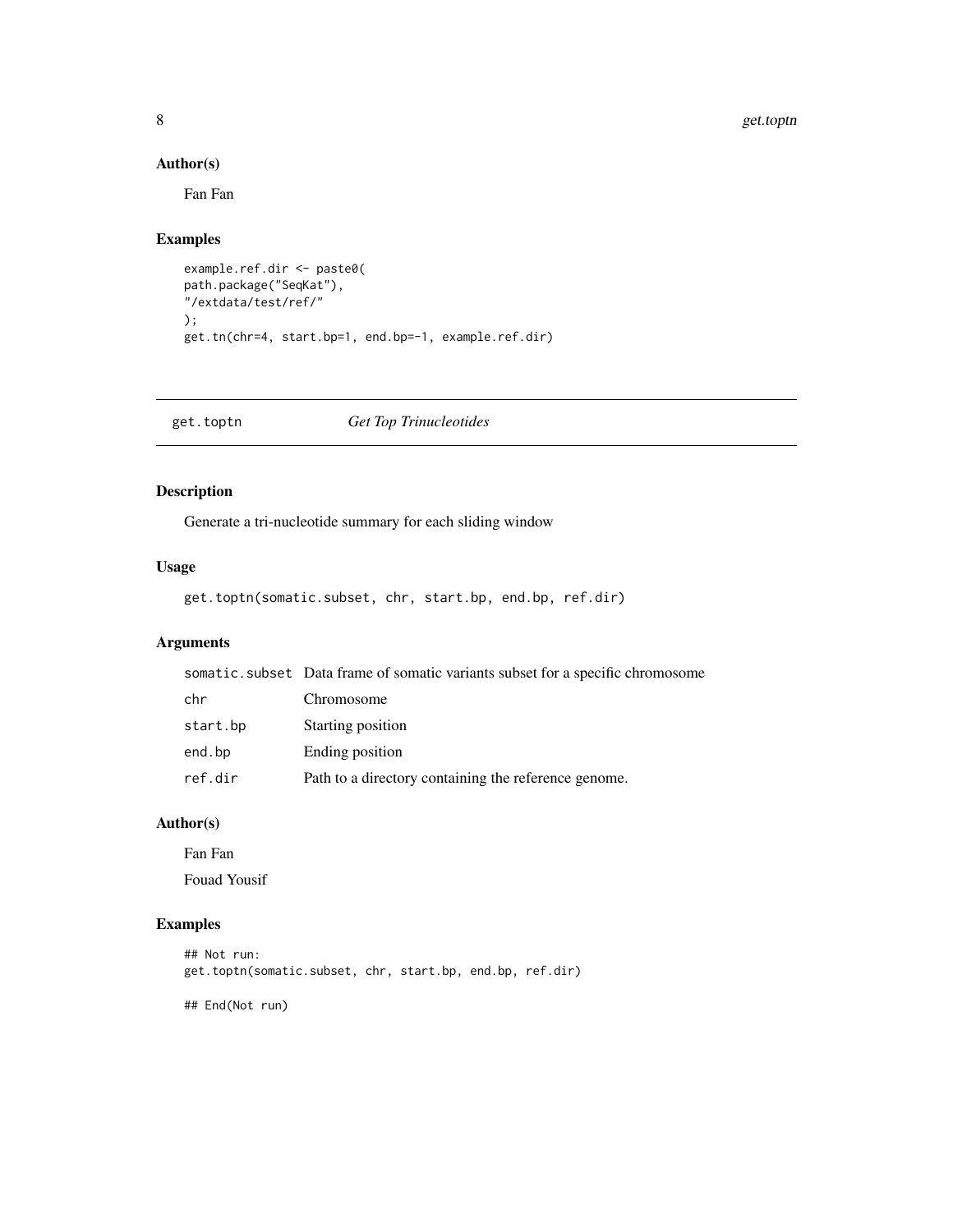<span id="page-8-0"></span>get.trinucleotide.counts

*Get Trinucleotide Counts*

#### Description

Aggregates the total counts of each possible trinucleotide.

#### Usage

```
get.trinucleotide.counts(ref.dir, ref.name, output.dir)
```
#### Arguments

| ref.dir    | Path to a directory containing the reference genome.             |
|------------|------------------------------------------------------------------|
| ref.name   | Name of the reference genome being used (i.e. hg19, GRCh38, etc) |
| output.dir | Path to a directory where output will be created.                |

#### Author(s)

Fan Fan

Fouad Yousif

#### Examples

```
## Not run:
get.trinucleotide.counts(ref.dir, "hg19", tempdir());
```
## End(Not run)

seqkat *SeqKat*

#### Description

Kataegis detection from SNV BED files

#### Usage

```
seqkat(sigcutoff = 5, mutdistance = 3.2, segment = 4, ref.dir = NULL,bed.file = "./", output.dir = "./", chromosome = "all",chromosome.length.file = NULL, trinucleotide.count.file = NULL)
```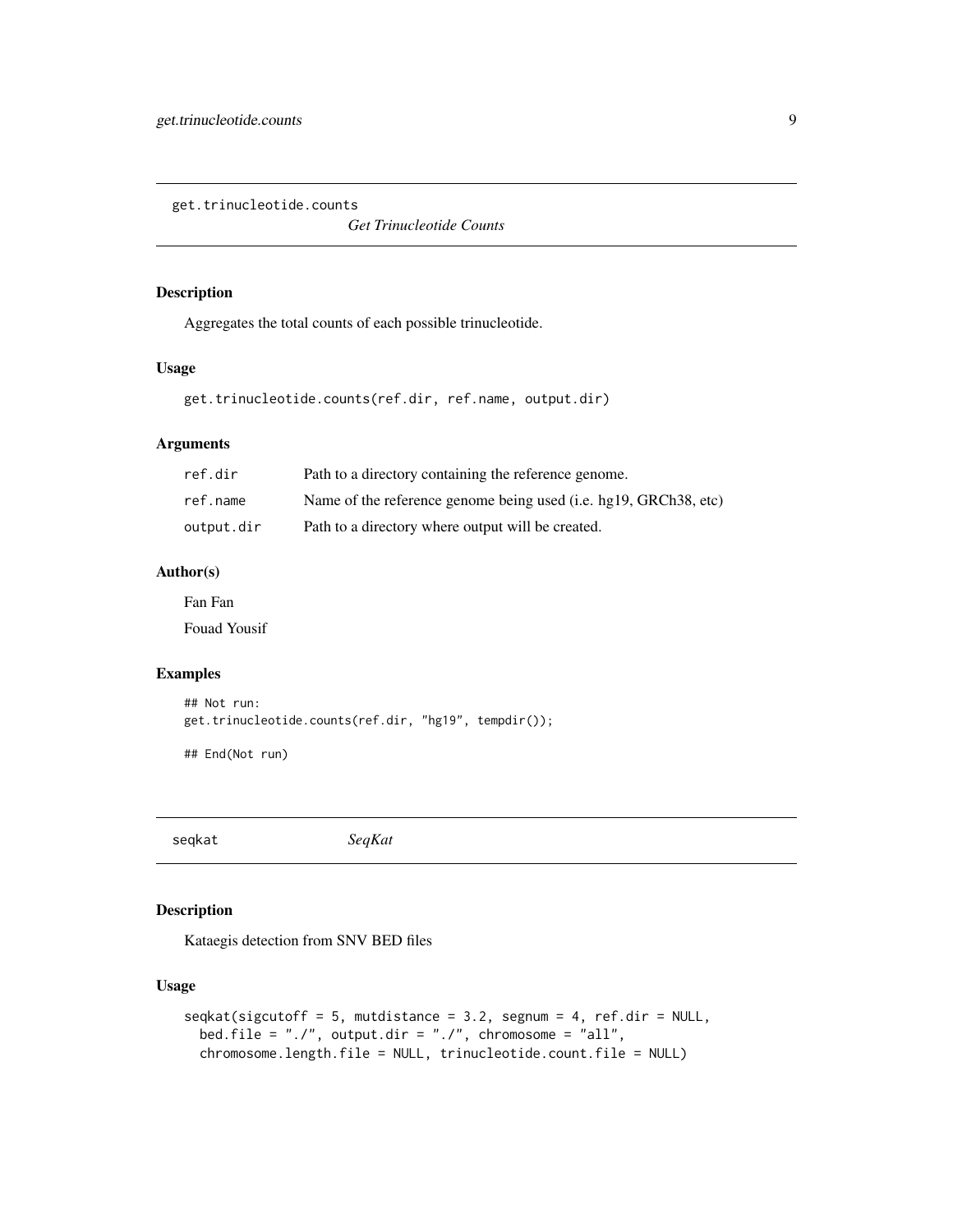#### Arguments

| sigcutoff                | The minimum hypermutation score used to classify the windows in the sliding<br>binomial test as significant windows. The score is calculated per window as<br>follows: -log10(binomial test p-value). Recommended value: 5 |  |  |  |  |  |
|--------------------------|----------------------------------------------------------------------------------------------------------------------------------------------------------------------------------------------------------------------------|--|--|--|--|--|
| mutdistance              | The maximum intermutational distance allowed for SNVs to be grouped in the<br>same kataegic event. Recommended value: 3.2                                                                                                  |  |  |  |  |  |
| segnum                   | Minimum mutation count. The minimum number of mutations required within<br>a cluster to be identified as kataegic. Recommended value: 4                                                                                    |  |  |  |  |  |
| ref.dir                  | Path to a directory containing the reference genome. Each chromosome should<br>have its own .fa file and chromosomes X and Y are named as chr23 and chr24.<br>The fasta files should contain no header                     |  |  |  |  |  |
| bed.file                 | Path to the SNV BED file. The BED file should contain the following informa-<br>tion: Chromosome, Position, Reference allele, Alternate allele                                                                             |  |  |  |  |  |
| output.dir               | Path to a directory where output will be created.                                                                                                                                                                          |  |  |  |  |  |
| chromosome               | The chromosome to be analysed. This can be $(1, 2, , 23, 24)$ or "all" to run<br>sequentially on all chromosomes.                                                                                                          |  |  |  |  |  |
| chromosome.length.file   |                                                                                                                                                                                                                            |  |  |  |  |  |
|                          | A tab separated file containing the lengths of all chromosomes in the reference<br>genome.                                                                                                                                 |  |  |  |  |  |
| trinucleotide.count.file |                                                                                                                                                                                                                            |  |  |  |  |  |
|                          | A tab seprarated file containing a count of all trinucleotides present in the refer-<br>ence genome. This can be generated with the get.trinucleotide.counts() function<br>in this package.                                |  |  |  |  |  |
|                          |                                                                                                                                                                                                                            |  |  |  |  |  |

#### Details

The default paramters in SeqKat have been optimized using Alexanrov's "Signatures of mutational processes in human cancer" dataset. SeqKat accepts a BED file and outputs the results in TXT format. A file per chromosome is generated if a kataegic event is detected, otherwise no file is generated. SeqKat reports two scores per kataegic event, a hypermutation score and an APOBEC mediated kataegic score.

#### Author(s)

Fouad Yousif Fan Fan Christopher Lalansingh

```
example.bed.file <- paste0(
path.package("SeqKat"),
"/extdata/test/PD4120a-chr4-1-2000000_test_snvs.bed"
);
example.ref.dir <- paste0(
path.package("SeqKat"),
```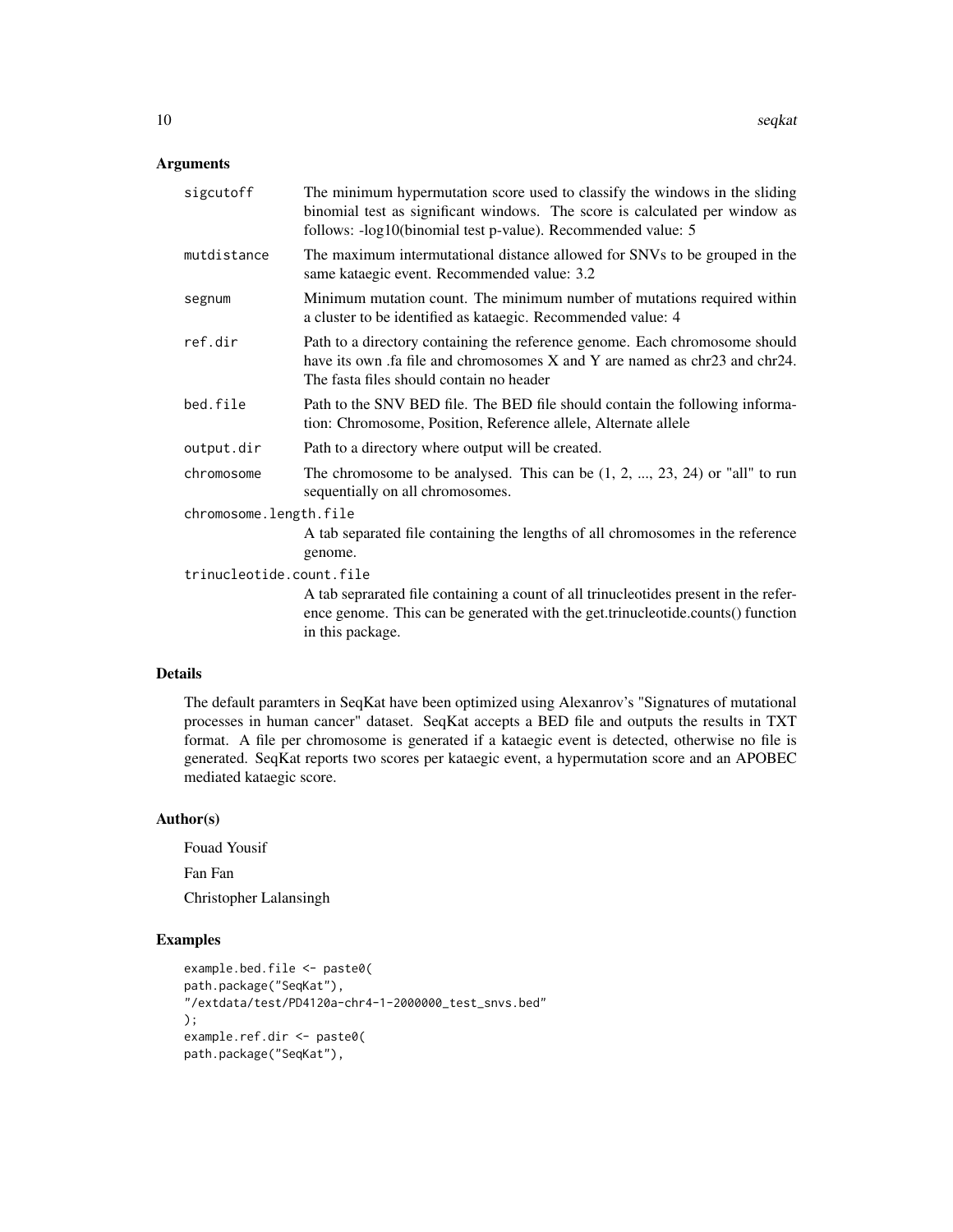#### <span id="page-10-0"></span>test.kataegis 11

```
"/extdata/test/ref/"
);
example.chromosome.length.file <- paste0(
path.package("SeqKat"),
"/extdata/test/length_hg19_chr_test.txt"
);
seqkat(
5,
3.2,
2,
bed.file = example.bed.file,
output.dir = tempdir(),
chromosome = "4",ref.dir = example.ref.dir,
chromosome.length.file = example.chromosome.length.file
);
```
test.kataegis *Test Kataegis*

#### Description

Performs exact binomial test to test the deviation of the 32 tri-nucleotides counts from expected

#### Usage

```
test.kataegis(chromosome.num, somatic, units, exprobntcx, output.name, ref.dir,
  chromosome.length.file)
```
#### Arguments

| chromosome.num Chromosome |                                                                                 |
|---------------------------|---------------------------------------------------------------------------------|
| somatic                   | Data frame of somatic variants                                                  |
| units                     | Base window size                                                                |
| exprobntcx                | Expected probability for each trinucleotide and total number of tcx             |
| output.name               | Name of the generated output directory.                                         |
| ref.dir                   | Path to a directory containing the reference genome.                            |
| chromosome.length.file    |                                                                                 |
|                           | A tab separated file containing the lengths of all chromosomes in the reference |
|                           | genome.                                                                         |

#### Author(s)

Fouad Yousif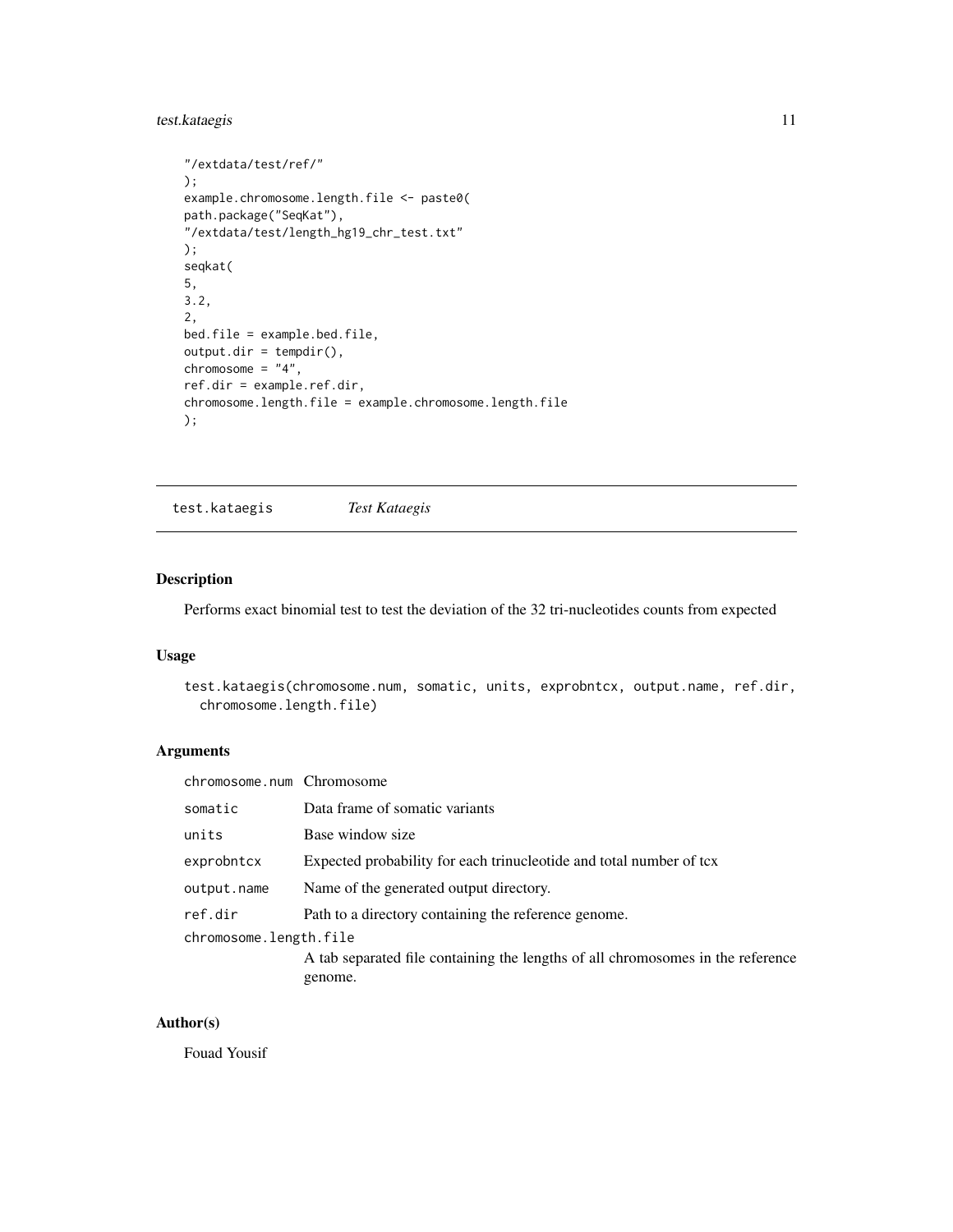12 test.kataegis

```
load(
paste0(
path.package("SeqKat"),
"/extdata/test/somatic.rda"
\lambda);
load(
paste0(
path.package("SeqKat"),
"/extdata/test/exprobntcx.rda"
\mathcal{L});
example.chromosome.length.file <- paste0(
path.package("SeqKat"),
"/extdata/test/length_hg19_chr_test.txt"
);
example.ref.dir <- paste0(
path.package("SeqKat"),
"/extdata/test/ref/"
);
test.kataegis(
4,
somatic,
2,
exprobntcx,
tempdir(),
example.ref.dir,
example.chromosome.length.file
);
```